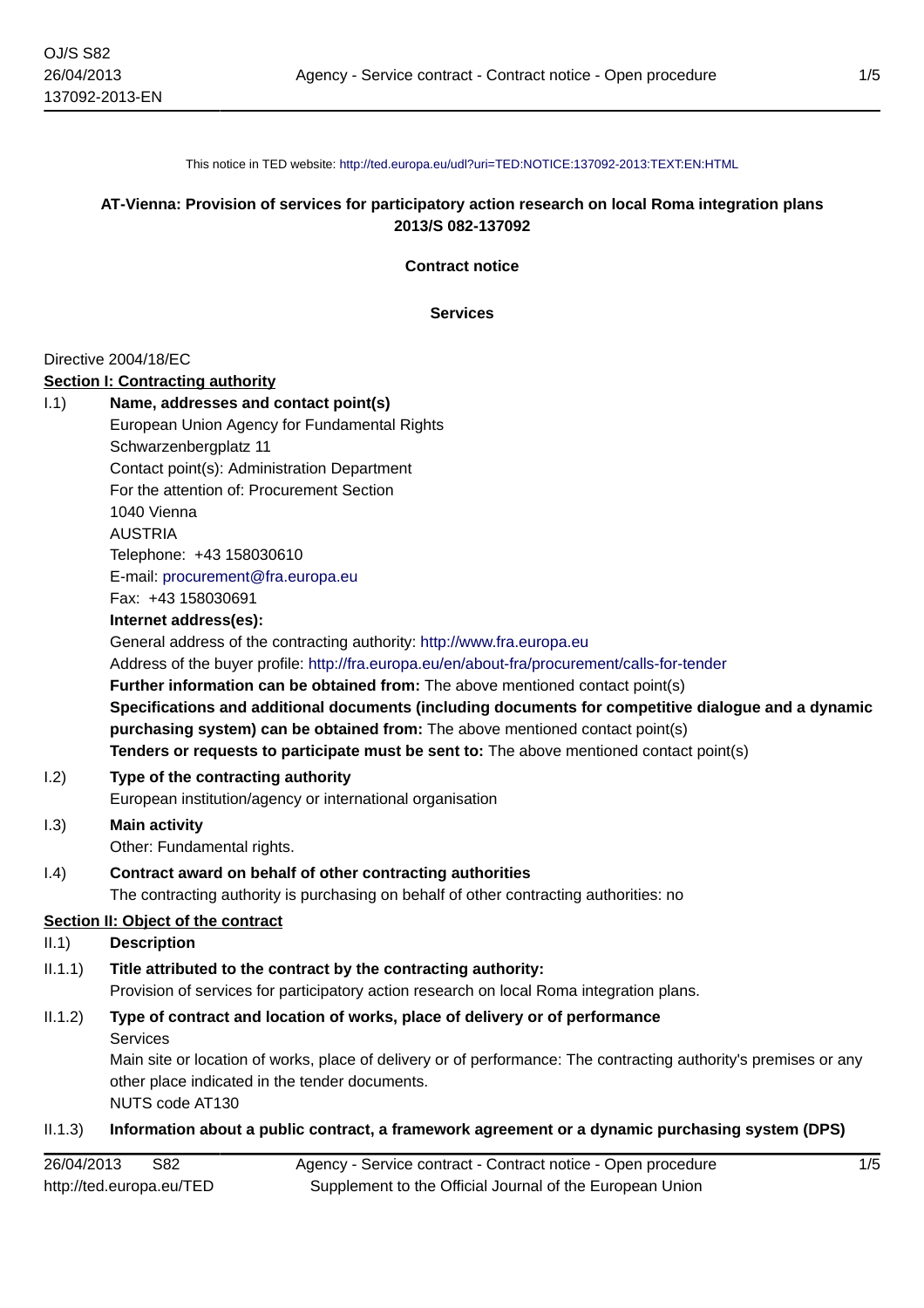|            | The notice involves the establishment of a framework agreement                                                                                                                                                                                                                                                                                                                                                                                                                                                                                                                                                                                                                                                                                                                                                             |
|------------|----------------------------------------------------------------------------------------------------------------------------------------------------------------------------------------------------------------------------------------------------------------------------------------------------------------------------------------------------------------------------------------------------------------------------------------------------------------------------------------------------------------------------------------------------------------------------------------------------------------------------------------------------------------------------------------------------------------------------------------------------------------------------------------------------------------------------|
| II.1.4)    | Information on framework agreement<br>Framework agreement with several operators<br>maximum number of participants to the framework agreement envisaged: 5<br>Duration of the framework agreement<br>Duration in years: 4<br>Estimated total value of purchases for the entire duration of the framework agreement                                                                                                                                                                                                                                                                                                                                                                                                                                                                                                         |
|            | Estimated value excluding VAT: 1 500 000 EUR                                                                                                                                                                                                                                                                                                                                                                                                                                                                                                                                                                                                                                                                                                                                                                               |
| II.1.5)    | Short description of the contract or purchase(s)<br>The overall objective of the services to be provided under this framework contract is to improve the contracting<br>authority's knowledge and understanding of drivers and barriers that affect the development of actions<br>implementing national Roma integration strategies at the local level and to identify how barriers can be<br>overcome and how drivers can be shared as good practice.                                                                                                                                                                                                                                                                                                                                                                     |
| II.1.6)    | <b>Common procurement vocabulary (CPV)</b><br>79315000                                                                                                                                                                                                                                                                                                                                                                                                                                                                                                                                                                                                                                                                                                                                                                     |
| II.1.7)    | <b>Information about Government Procurement Agreement (GPA)</b><br>The contract is covered by the Government Procurement Agreement (GPA): no                                                                                                                                                                                                                                                                                                                                                                                                                                                                                                                                                                                                                                                                               |
| II.1.8)    | Lots<br>This contract is divided into lots: no                                                                                                                                                                                                                                                                                                                                                                                                                                                                                                                                                                                                                                                                                                                                                                             |
| II.1.9)    | <b>Information about variants</b><br>Variants will be accepted: no                                                                                                                                                                                                                                                                                                                                                                                                                                                                                                                                                                                                                                                                                                                                                         |
| II.2)      | Quantity or scope of the contract                                                                                                                                                                                                                                                                                                                                                                                                                                                                                                                                                                                                                                                                                                                                                                                          |
| II.2.1)    | Total quantity or scope:<br>The maximum framework contract amount has been estimated at 1500 000 EUR excluding VAT. The indicative<br>maximum amount for the services described in Sections 4.1, 4.2 and 4.3 of Annex A.1 Technical specifications'<br>is 1 000 000 EUR. The indicative maximum amount for the services described in Section 4.4 of Annex A.1<br>'Technical specifications' is 500 000 EUR.<br>The contracting authority may exercise the option to increase the estimated contract amount of the framework<br>contract and/or the specific contracts or order forms at a later stage via negotiated procedure with the<br>successful tenderer(s) in accordance with Article 134(1)(e) and (f) of the rules of application of the Financial<br>Regulation.<br>Estimated value excluding VAT: 1 500 000 EUR |
| II.2.2)    | Information about options<br>Options: no                                                                                                                                                                                                                                                                                                                                                                                                                                                                                                                                                                                                                                                                                                                                                                                   |
| II.2.3)    | <b>Information about renewals</b><br>This contract is subject to renewal: yes<br>Number of possible renewals: 3<br>In the case of renewable supplies or service contracts, estimated timeframe for subsequent contracts:<br>in months: 12 (from the award of the contract)                                                                                                                                                                                                                                                                                                                                                                                                                                                                                                                                                 |
| II.3)      | Duration of the contract or time limit for completion<br>Duration in months: 48 (from the award of the contract)                                                                                                                                                                                                                                                                                                                                                                                                                                                                                                                                                                                                                                                                                                           |
| III.1)     | Section III: Legal, economic, financial and technical information<br><b>Conditions relating to the contract</b>                                                                                                                                                                                                                                                                                                                                                                                                                                                                                                                                                                                                                                                                                                            |
| 26/04/2013 | S82<br>2/5<br>Agency - Service contract - Contract notice - Open procedure                                                                                                                                                                                                                                                                                                                                                                                                                                                                                                                                                                                                                                                                                                                                                 |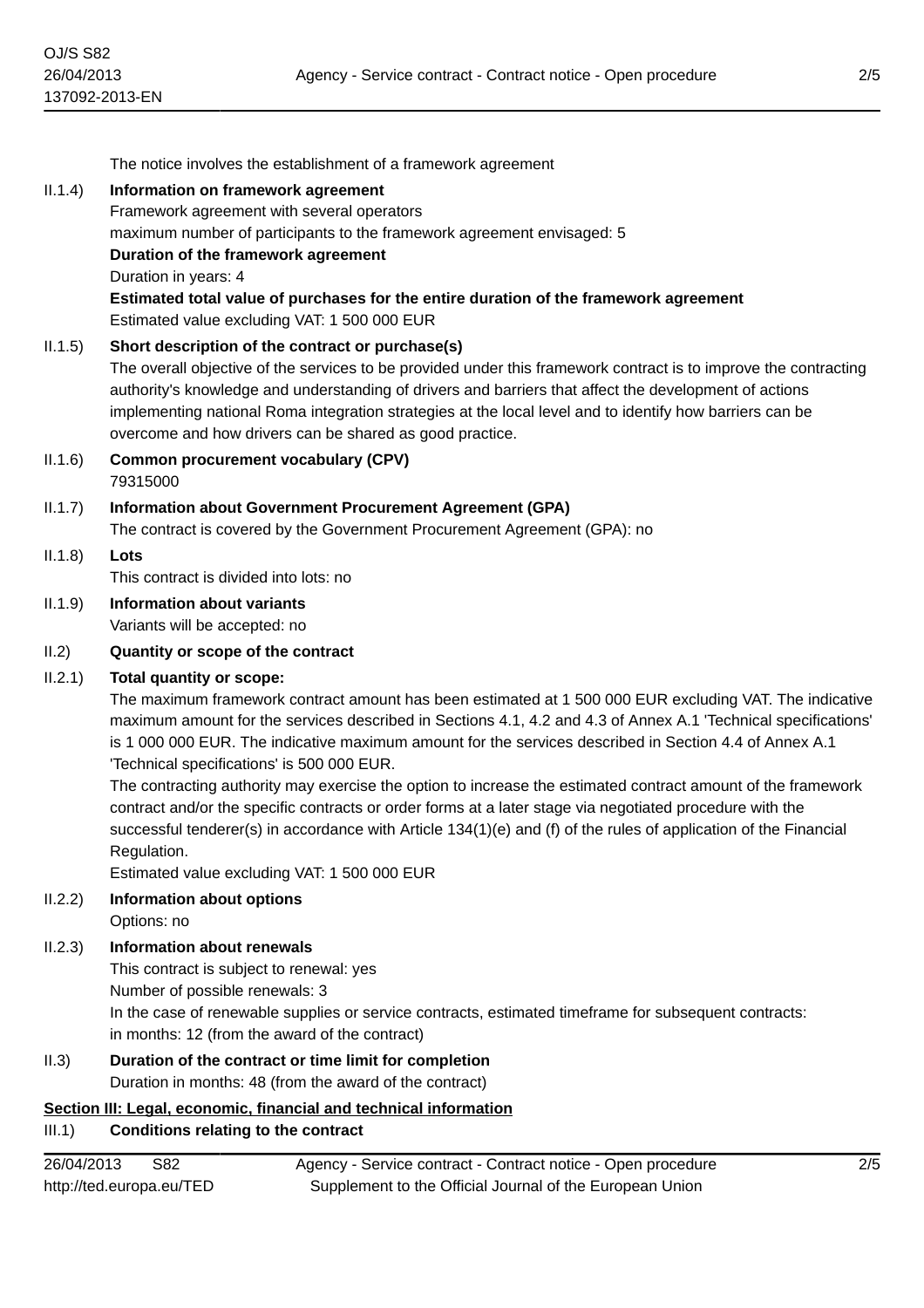## III.1.1) **Deposits and guarantees required:**

Please refer to Section 8 of Annex A — tender specifications available at [http://fra.europa.eu/fraWebsite/](http://fra.europa.eu/fraWebsite/about_fra/procurement/procurement_en.htm) [about\\_fra/procurement/procurement\\_en.htm](http://fra.europa.eu/fraWebsite/about_fra/procurement/procurement_en.htm)

# III.1.2) **Main financing conditions and payment arrangements and/or reference to the relevant provisions governing them:**

Please refer to Sections 7 and 8 of Annex A — tender specifications, available at [http://fra.europa.eu/](http://fra.europa.eu/fraWebsite/about_fra/procurement/procurement_en.htm) [fraWebsite/about\\_fra/procurement/procurement\\_en.htm](http://fra.europa.eu/fraWebsite/about_fra/procurement/procurement_en.htm)

III.1.3) **Legal form to be taken by the group of economic operators to whom the contract is to be awarded:** Please refer to Sections 10 and 11 of the tender specifications, available at: [http://fra.europa.eu/fraWebsite/](http://fra.europa.eu/fraWebsite/about_fra/procurement/procurement_en.htm) about fra/procurement/procurement en.htm

# III.1.4) **Other particular conditions**

The performance of the contract is subject to particular conditions: no

#### III.2) **Conditions for participation**

III.2.1) **Personal situation of economic operators, including requirements relating to enrolment on professional or trade registers**

Information and formalities necessary for evaluating if the requirements are met: Please refer to Sections 17.1 and 17.2 of the tender specifications (Annex A), available at: [http://fra.europa.eu/fraWebsite/about\\_fra/](http://fra.europa.eu/fraWebsite/about_fra/procurement/procurement_en.htm) [procurement/procurement\\_en.htm](http://fra.europa.eu/fraWebsite/about_fra/procurement/procurement_en.htm)

#### III.2.2) **Economic and financial ability**

Information and formalities necessary for evaluating if the requirements are met: Please refer to Section 17.2.1 of the tender specifications (Annex A), available at: [http://fra.europa.eu/fraWebsite/about\\_fra/procurement/](http://fra.europa.eu/fraWebsite/about_fra/procurement/procurement_en.htm) [procurement\\_en.htm](http://fra.europa.eu/fraWebsite/about_fra/procurement/procurement_en.htm)

Minimum level(s) of standards possibly required: Please refer to Section 17.2.1 of the tender specifications (Annex A), available at: [http://fra.europa.eu/fraWebsite/about\\_fra/procurement/procurement\\_en.htm](http://fra.europa.eu/fraWebsite/about_fra/procurement/procurement_en.htm)

### III.2.3) **Technical capacity**

Information and formalities necessary for evaluating if the requirements are met: Please refer to Section 17.2.2 of the tender specifications (Annex A), available at: [http://fra.europa.eu/](http://fra.europa.eu/fraWebsite/about_fra/procurement/procurement_en.htm) [fraWebsite/about\\_fra/procurement/procurement\\_en.htm](http://fra.europa.eu/fraWebsite/about_fra/procurement/procurement_en.htm) Minimum level(s) of standards possibly required:

Please refer to Section 17.2.2 of the tender specifications (Annex A), available at: [http://fra.europa.eu/](http://fra.europa.eu/fraWebsite/about_fra/procurement/procurement_en.htm) [fraWebsite/about\\_fra/procurement/procurement\\_en.htm](http://fra.europa.eu/fraWebsite/about_fra/procurement/procurement_en.htm)

#### III.2.4) **Information about reserved contracts**

### III.3) **Conditions specific to services contracts**

III.3.1) **Information about a particular profession** Execution of the service is reserved to a particular profession: no

#### III.3.2) **Staff responsible for the execution of the service**

Legal persons should indicate the names and professional qualifications of the staff responsible for the execution of the service: yes

## **Section IV: Procedure**

- IV.1) **Type of procedure**
- IV.1.1) **Type of procedure**
	- Open

# IV.1.2) **Limitations on the number of operators who will be invited to tender or to participate**

Agency - Service contract - Contract notice - Open procedure Supplement to the Official Journal of the European Union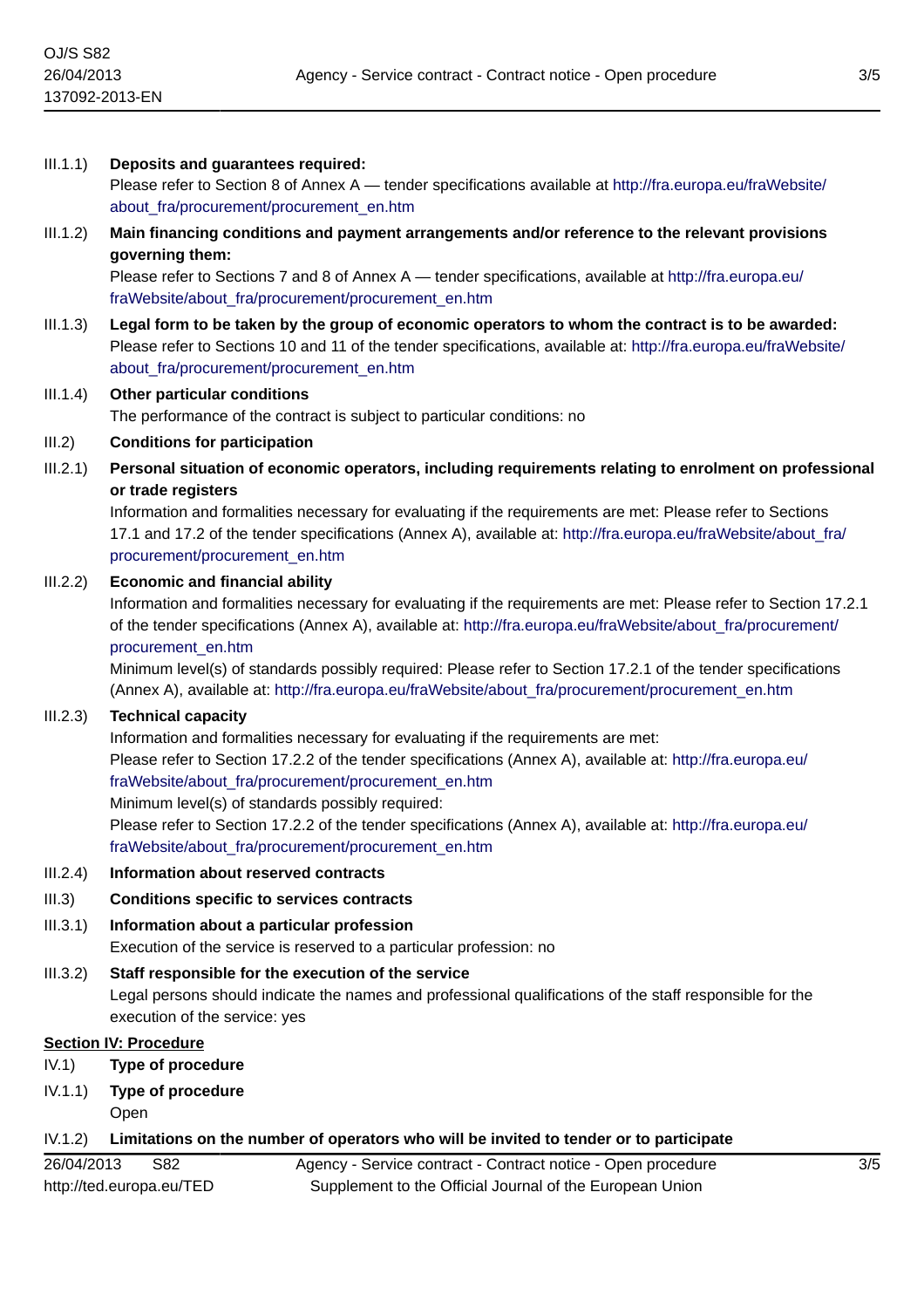| IV.1.3) | Reduction of the number of operators during the negotiation or dialogue                                                                                                        |
|---------|--------------------------------------------------------------------------------------------------------------------------------------------------------------------------------|
| IV.2)   | Award criteria                                                                                                                                                                 |
| IV.2.1) | Award criteria                                                                                                                                                                 |
|         | The most economically advantageous tender in terms of the criteria stated in the specifications, in the invitation<br>to tender or to negotiate or in the descriptive document |
| IV.2.2) | Information about electronic auction<br>An electronic auction will be used: no                                                                                                 |
| IV.3)   | <b>Administrative information</b>                                                                                                                                              |
| IV.3.1) | File reference number attributed by the contracting authority:<br>F-SE-13-T06.                                                                                                 |
| IV.3.2) | Previous publication(s) concerning the same contract                                                                                                                           |
|         | no                                                                                                                                                                             |
| IV.3.3) | Conditions for obtaining specifications and additional documents or descriptive document<br>Payable documents: no                                                              |
| IV.3.4) | Time limit for receipt of tenders or requests to participate<br>18.6.2013 - 17:00                                                                                              |
| IV.3.5) | Date of dispatch of invitations to tender or to participate to selected candidates                                                                                             |
| IV.3.6) | Language(s) in which tenders or requests to participate may be drawn up<br>Any EU official language<br>Other: But preferably in English.                                       |
| IV.3.7) | Minimum time frame during which the tenderer must maintain the tender                                                                                                          |
|         | Duration in months: 6 (from the date stated for receipt of tender)                                                                                                             |
| IV.3.8) | <b>Conditions for opening of tenders</b>                                                                                                                                       |
|         | Date: 25.6.2013                                                                                                                                                                |
|         | Place:                                                                                                                                                                         |
|         | European Union Agency for Fundamental Rights' premises.                                                                                                                        |
|         | Persons authorised to be present at the opening of tenders: yes<br>Additional information about authorised persons and opening procedure: An authorised representative of each |
|         | tenderer may attend the opening of the bids. Companies wishing to attend are requested to notify their intention                                                               |
|         | by sending a fax or e-mail at least 72 hours in advance to the fax or e-mail given under Section 14 of the tender                                                              |
|         | specifications. This notification must be signed by an authorised officer of the tenderer and specify the name of                                                              |
|         | the person who will attend the opening on the tenderer's behalf.                                                                                                               |
|         | <b>Section VI: Complementary information</b>                                                                                                                                   |
| VI.1)   | <b>Information about recurrence</b>                                                                                                                                            |
|         | This is a recurrent procurement: no                                                                                                                                            |
| VI.2)   | <b>Information about European Union funds</b><br>The contract is related to a project and/or programme financed by European Union funds: no                                    |
| VI.3)   | <b>Additional information</b>                                                                                                                                                  |
|         |                                                                                                                                                                                |

Tender documents will be available for download at the address indicated under heading I.1. The website will be updated regularly and it is the tenderers' responsibility to check for updates and modifications during the tendering period.

## VI.4) **Procedures for appeal**